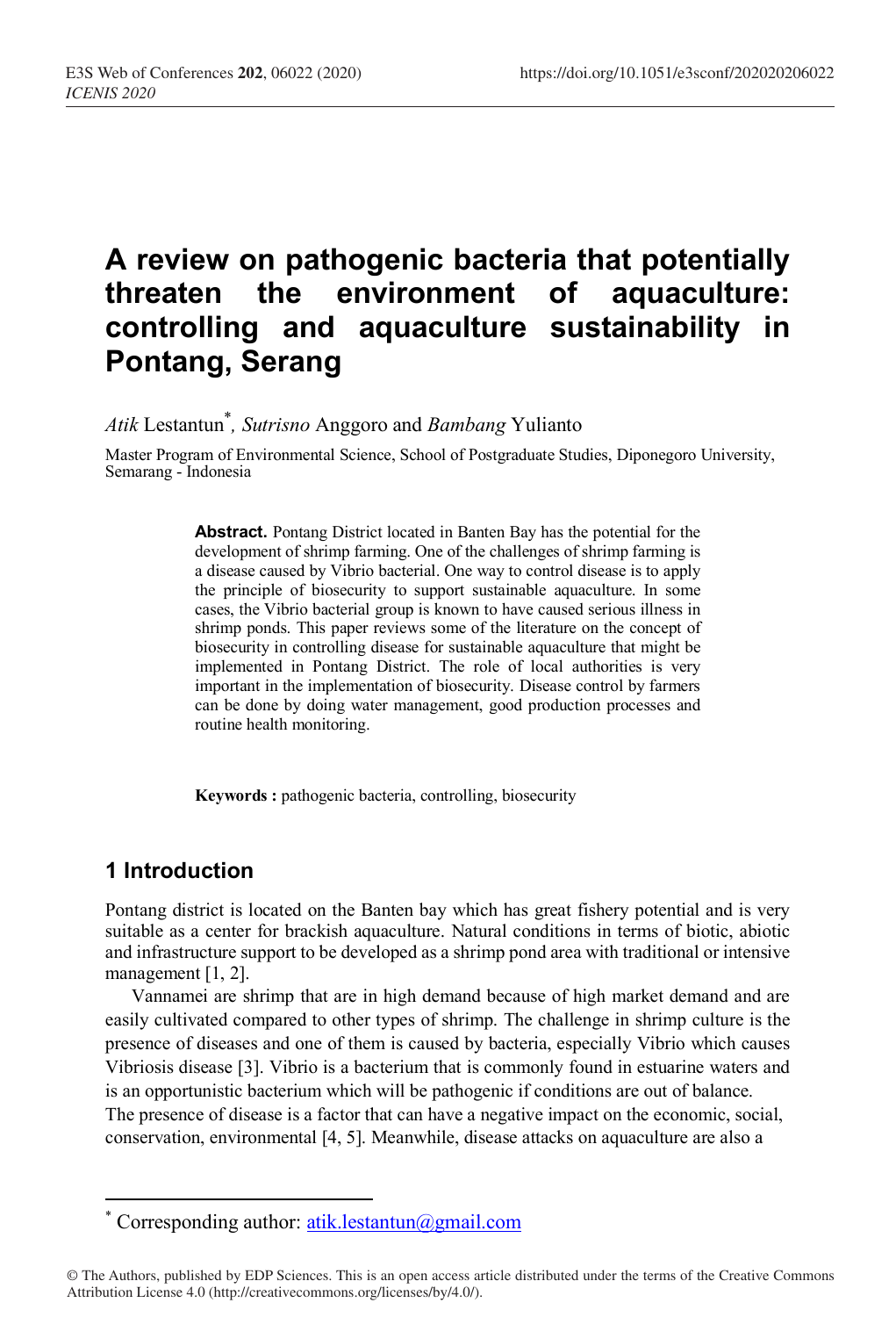threat to sustainable fish farming [6]. Then the need for strategies to minimize disease attacks, so that negative impacts can be avoided.

Biosecurity is a concept that has long been introduced and is widely used in the field of human health and terrestrial animals. This concept began to be used in aquatic animals as a tool to control disease [6, 7, 8, 9]. This biosecurity concept can be adopted in ponds in Pontang District, Serang Regency for sustainable aquaculture. The purpose of this paper is to offer this concept by reviewing the existing literature

# **2 Existing condition**

### **2.1 Pathogenic bacteria**

Shrimp farming is inseparable from the threat of disease caused by pathogenic bacteria. The results of bacterial testing on shrimp with clinical signs and water media originating from Bengkalis Island (Sumatra) and Jepara (Java) are *Vibrio alginolyticus*, *Vibrio parahaemolyticus*, *Vibrio harveyi*, *Vibrio shilonii*, *and Vibrio vulnificus* [10]. Shrimp affected by vibriosis in Kendal District, the test results showed the presence of *Vibrio vulnificus*, *Vibrio mimicus*, *Vibrio damsella*, *Vibrio parahaemolyticus* and *Vibrio fluvialis*. Shrimp show clinical signs such as reddish carapax, tail experiencing necrosis, swimming legs and walking feet reddening, dark hepatopancreas, skin and abdomen experiencing melanosis [3]. Vibrio bacteria group which is a pathogenic bacterium that can cause disease in aquatic biota with clinical signs such as those infecting shrimp above [11].

*Acute hepatopancreatic necrosis disease* is a disease that threatens global shrimp culture today, this disease causes mass death in shrimp in the early stocking on ponds. Infected shrimp show clinical signs of pale hepatopancreas and anthropy, empty intestine, flabby skin, hepatopancreas are black and striped, and when pressed between two fingers they do not break easily. *Vibrio parahaemolitycus* which has the toxin Pir A and Pir B is suspected as this disease [12]. The last three years began to find other agents that cause the disease, namely from other types of Vibrio bacteria such as *Vibrio campbellii, Vibrio harveyi* and *Vibrio owensii* [13, 14, 15].

Vibrio bacteria are commonly found in esturain waters and the possibility of these bacteria is found in the Pontang pond, Serang. The presence of these bacteria may cause illness in shrimp or other aquatic biota. These diseases can be avoided by good environmental management. Disease arises due to interactions between environmental factors, shrimp and unbalanced disease agents [16]. Therefore, the need for serious treatment to avoid the emergence of disease and control its spread.

### **2.2 Implementation of biosecurity in Pontang, Serang**

The parameters of biosecurity application in the District of Pontang, Serang Regency are presented in Table 1. These parameters are a modification of some of the literature and conditions expected in disease control [17, 18, 19]. The ponds in Pontang District are mostly traditional small-scale shrimp and milkfish ponds which are managed simply and only a few intensive shrimp ponds. The layout of ponds and waterways is irregular to allow the water used to come from other ponds. These conditions provide opportunities for disease entry from one farm to another causing disease spread [20].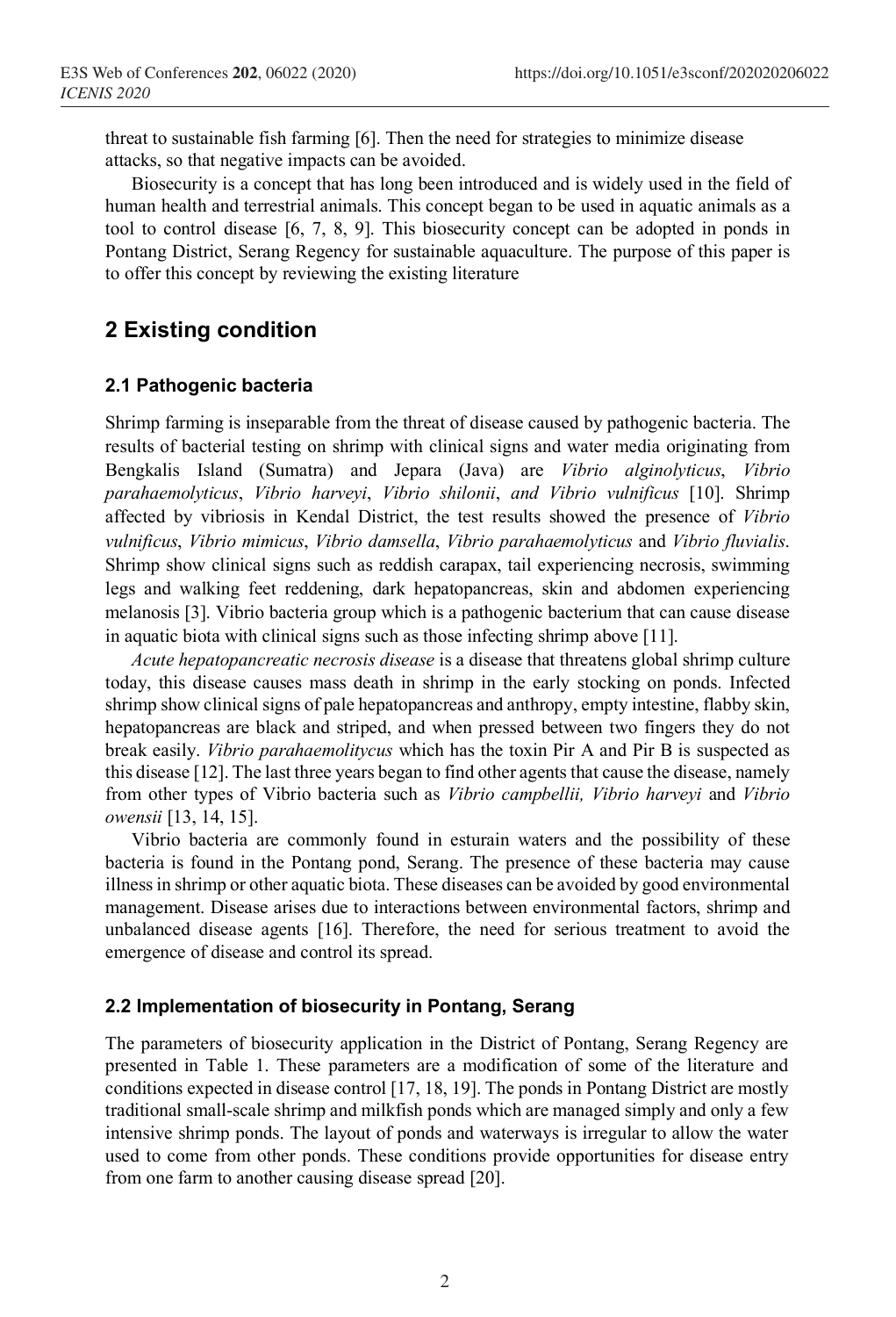The challenges that are commonly faced in implementing biosecurity in small-scale farmers are the difficulty of preventing the spread of disease due to limited biosecurity knowledge and difficulties in accessing health services, as well as limited knowledge and means of diagnosing disease [21]. The Department of Food Security and Fisheries of Serang Regency as a local authority is trying to overcome this, by providing assistance to farmers by conducting education by extension agents and periodic monitoring by local laboratories, but the application of biosecurity in the field is difficult for farmers to implement.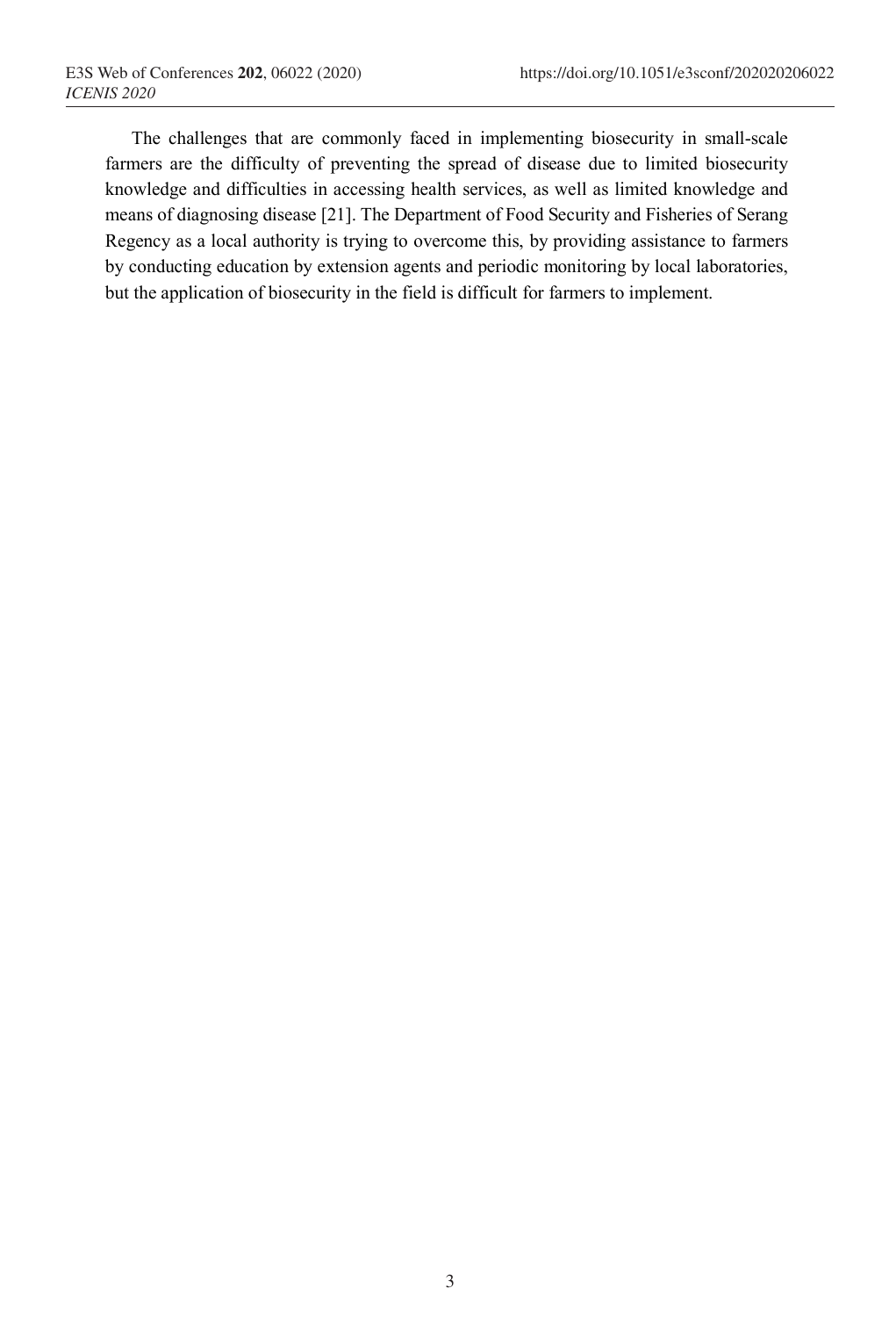| <b>Parameters</b>               |                                  |
|---------------------------------|----------------------------------|
|                                 | Production process               |
| <b>Local Authority Policy</b>   |                                  |
|                                 | - fry management (fry origin and |
| - Accompaniment                 |                                  |
|                                 | initial actions in compartment)  |
| - Emergency response procedures |                                  |
|                                 | - Feed management                |
| - Health services               |                                  |
|                                 | - Waste measures                 |
| Water Management                |                                  |
| - Water sources and reservoirs  |                                  |
|                                 | Monitoring fish health           |
| - Pool preparation              |                                  |
| - Water discharged              |                                  |

**Tabel 1.** Biosecurity parameters in disease control

## **3 Expected conditions: based on literature**

#### **3.1 Local authorities**

The role of The Department of Food Security and Fisheries of Serang Regency as a competent local authority is very important in implementing biosecurity through policy [9]. Local authorities can also provide technical assistance [22]. The assistance can be in the form of education and training for farmers [23]. Education about biosecurity and training in field applicative disease diagnoses. It is expected that with education and training, farmers can carry out disease control simply and have a control plan as outlined in written form. The control plan can be made simple or maybe only one sheet that contains only information about infectious diseases and how to detect and control them. Simple recording is also needed to support biosecurity. Technical assistance can also be done through health services near the location to carry out disease monitoring and provide rapid detection of disease diagnosis services. As well as an emergency response procedure if there is an incident of an infectious disease that contains quick actions that must be taken and the party contacted which hierarchically has a higher level of level [9].

#### **3.2 Farm-level**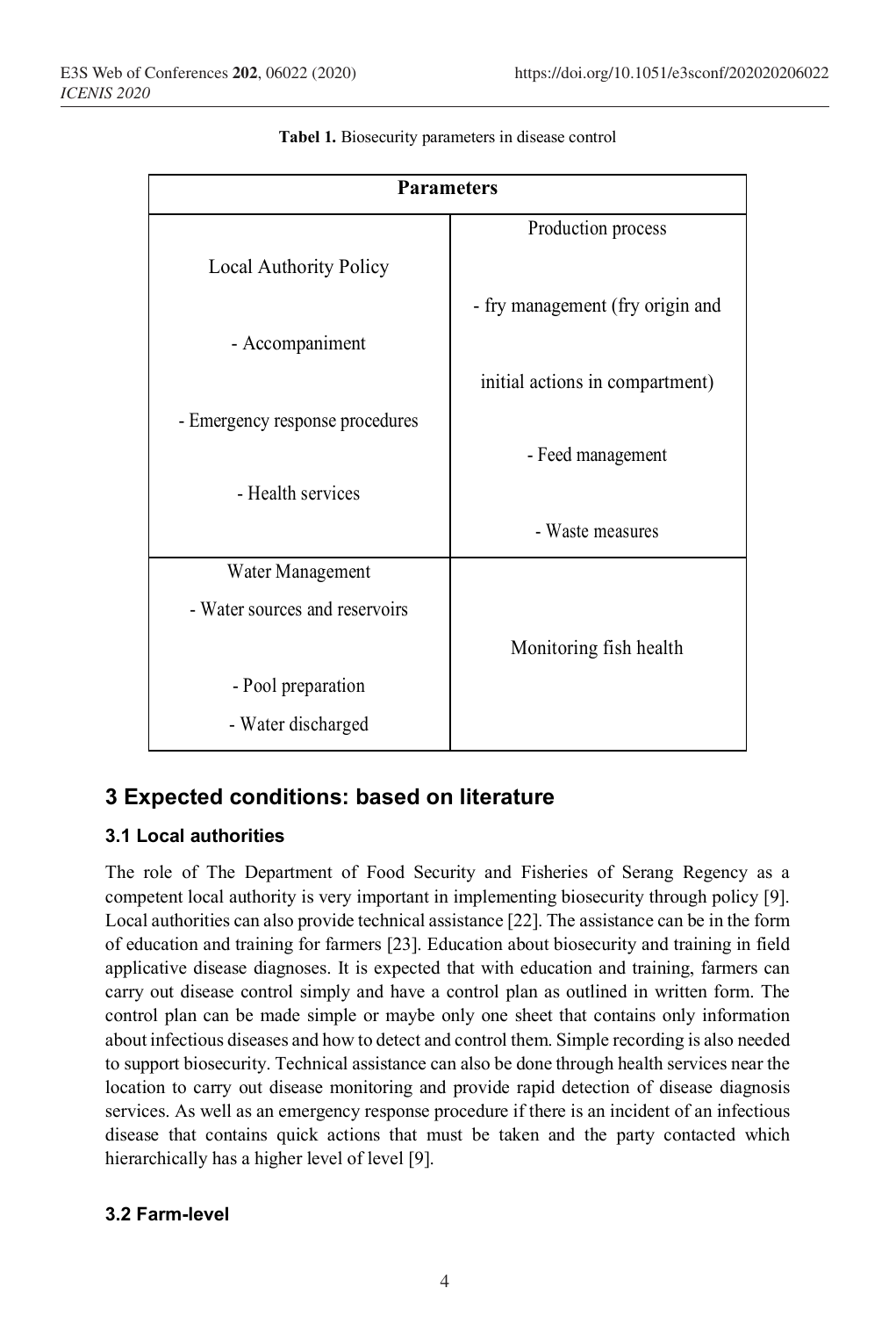Water management is the main key in disease control, water source is a critical point that needs to be controlled, in addition to the management of feed in intensive ponds [24]. The water used may come from public waters such as estuaries or the sea, water can also come from pond waterways. These waters can be contaminated with disease agents, the precaution that can be taken is to collect water in the reservoir and conduct proper disinfection treatments with the right duration of lodging [19]. Traditional ponds do not use waterwheels and do frequent water changes, so efforts are needed to reduce water changes to limit the potential entry of disease agents [25].

Post larvae used must come from clear and disease-free sources, SPF Post larvae are highly recommended. SPF post larvae, in addition to minimizing disease can also increase production [26, 27]. The post larvaes to be used do not have to be put directly into the pond, quarantine measures are needed to ensure that the seeds are not sick and have good performance. Feed management is important, proper feeding can reduce the risk of disease. In intensive ponds, feeding is related to water quality. The remaining food and metabolism that accumulates at the bottom of the pond can be a source of pollutants that reduce water quality [28] so that the emergence of disease is very high. Delaying feeding at the beginning of the stocking is recommended because it can reduce feed residue and metabolism that settles to the bottom of the pond [19]. Feed or composition of feed used must be free from disease so that it needs accuracy in the selection of feed. Waste during production activities that are known to be infected with a disease must be disinfected in an appropriate manner [27]. Farmers are expected to monitor fish health regularly visually or if possible use a quick detection tool and record it simply [17].

## **4 Conclusions**

Biosecurity can be used as a concept in disease control to support sustainable aquaculture. The Department of Food Security and Fisheries of Serang Regency as the local authority is very important in making policies related to the implementation of biosecurity. Implementation by farmers can be done through water management, good production processes and routine health monitoring.